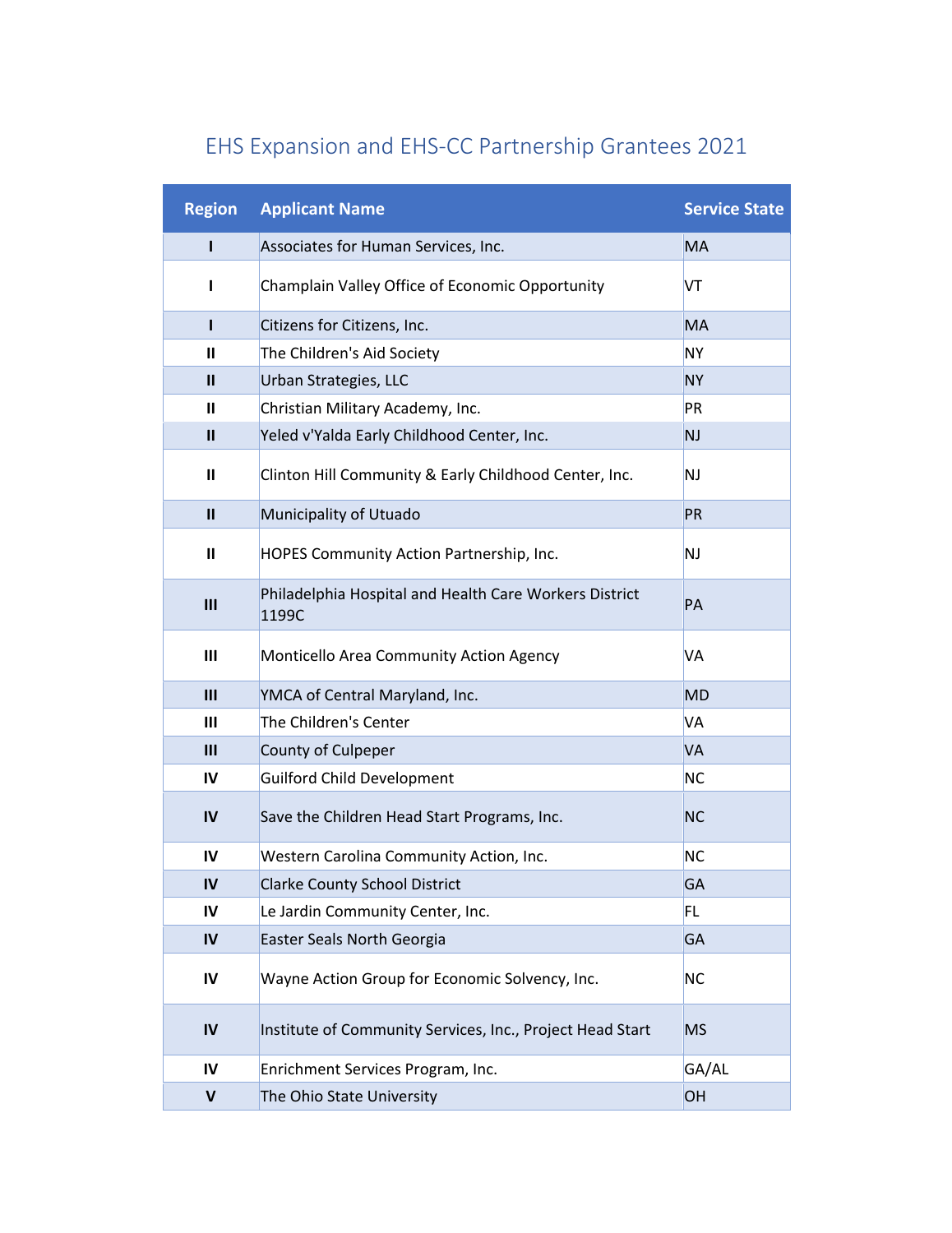| $\mathsf{v}$            | Carole Robertson Center for Learning                              | IL        |
|-------------------------|-------------------------------------------------------------------|-----------|
| V                       | Early Learning Indiana, Inc.                                      | IN        |
| V                       | Allegan County Resource Development Committee, Inc.               | MI        |
| $\mathbf v$             | <b>SAL Family and Community Services</b>                          | IL.       |
| V                       | Cincinnati-Hamilton County Community Action Agency                | ЮH        |
| V                       | Community Action Partnership of Ramsey and Washington<br>Counties | <b>MN</b> |
| VI                      | Urban Strategies, LLC                                             | <b>TX</b> |
| VI                      | <b>BCFS Education Services</b>                                    | <b>TX</b> |
| VI                      | Head Start of Greater Dallas, Inc.                                | <b>TX</b> |
| VI                      | Family Service Association of San Antonio, Inc.                   | <b>TX</b> |
| VI                      | HELP New Mexico, Inc.                                             | <b>NM</b> |
| VI                      | Vernon Parish School Board                                        | LA        |
| VI                      | Harris County Department of Education                             | TХ        |
| VI                      | <b>Education Service Center Region XIV</b>                        | <b>TX</b> |
| VI                      | Community Action Project of Tulsa County, Inc.                    | OK        |
| VII                     | Community Action Partnership of Lancaster and Saunders<br>Count   | <b>NE</b> |
| VII                     | <b>Ozarks Area Community Action Corporation</b>                   | <b>MO</b> |
| <b>VIII</b>             | Salt Lake Community Action Program dba Utah Community<br>Action   | UT        |
| VIII                    | Mile High Montessori Early Learning Centers                       | <b>CO</b> |
| $\overline{\mathsf{I}}$ | Montebello Unified School District                                | <b>CA</b> |
| IX                      | Imperial County Office of Education                               | <b>CA</b> |
| IX                      | <b>Child Care Resource Center</b>                                 | <b>CA</b> |
| IX                      | Child Crisis Arizona                                              | <b>AZ</b> |
| $\mathsf{IX}$           | Volunteers of America Southwest California, Inc.                  | <b>CA</b> |
| IX                      | Children's Institute, Inc.                                        | <b>CA</b> |
| $\mathsf{IX}$           | <b>Orange County Head Start</b>                                   | <b>CA</b> |
| IX                      | San Bernardino, County of                                         | <b>CA</b> |
| $\mathsf{IX}$           | <b>Child and Family Service</b>                                   | HI        |